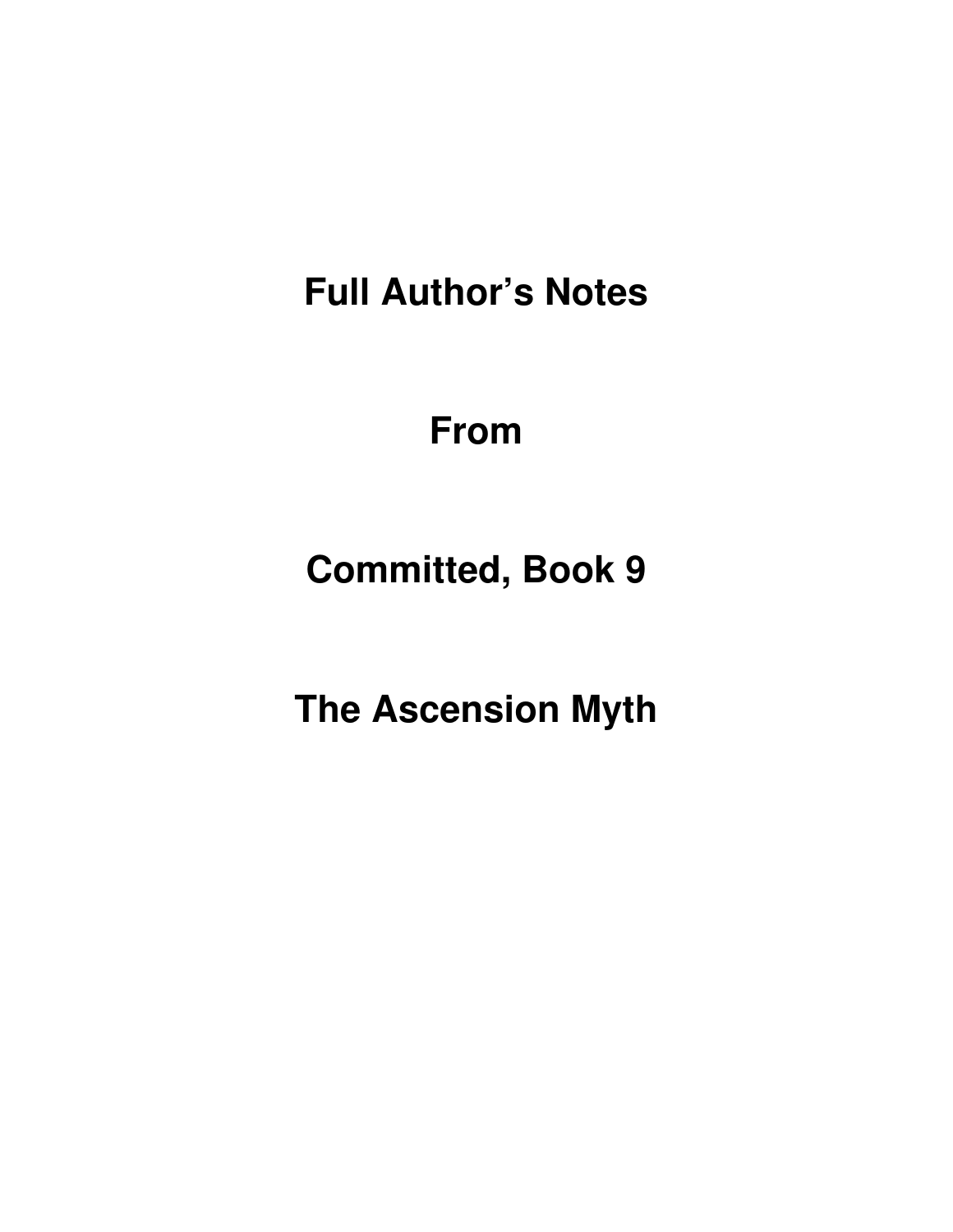# **Author Notes - Ell Leigh Clarke**

March 25, 2018

#### **Thank yous**

Massive thanks as always goes out to MA, for not kicking me out of the Kurtherian Universe. (Keep reading to see what that's all about…!)

Huge thank yous also go to Steve "Zen master" Campbell and the JIT team who work tirelessly to make sure that all slips are caught and corrected, the files are uploaded on time, and the sacrificial chickens and Pepsi vats are in order for when the manuscript is released to the 'Zon.

Thank you so much guys :)

## *Reviewers*

Massive thanks also goes out to our hoard of Amazon reviewers. It's because of you that we get to do this full time. Without your five-star reviews and thoughtful words on Amazon we simply wouldn't have enough folks reading these space shenanigans to be able to write full time.

You are the reason these stories exist and you have no idea how frikkin' grateful I am to you.

Truly, thank you.

#### *Readers and FB page supporters*

Last, and certainly by no means least, I'd like to thank you for reading this book… and all the others. Your enthusiasm for the world, and the characters, is heart-warming. Your words of encouragement, and demands for the next episode, are the things that often stay in my mind as I flick from checking the facebook page to the scrivener file when I start each writing session.

It used to be that caffeine was my drug of choice.

Now it's you.

Thank you for being here, for reading, for reviewing, and for always brightening my day with your words of support on the fb page. You rock my world, and without you, there really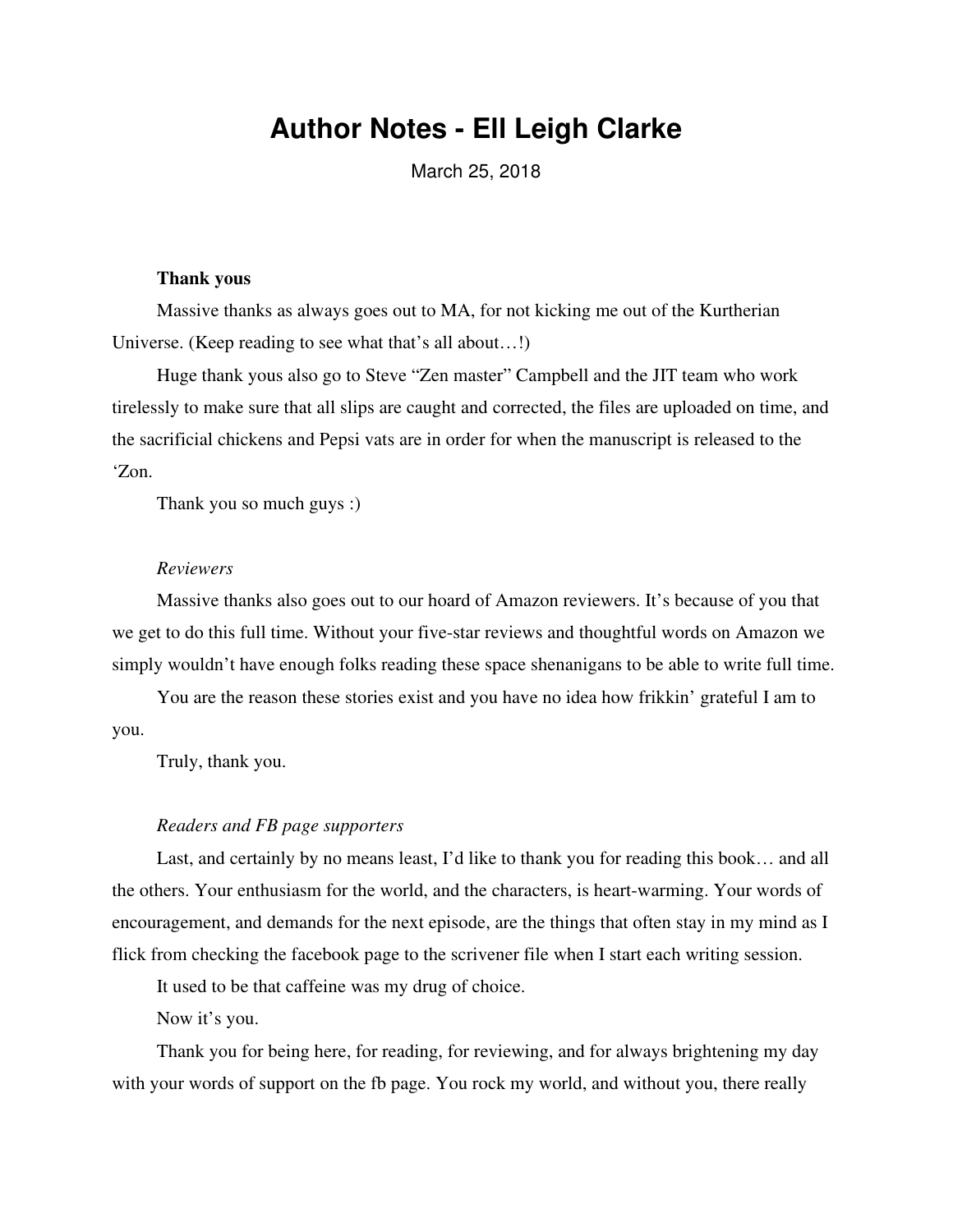would be no reason to write these stories.

Thank you.

E x

## **MA gets all gooey and romantic**

The other day MA and I were talking about the Giles 3 book and beyond. As you know Giles and Molly's stories inter link.

Anyway, part way through the conversation I happen to mention who might be getting together right towards the end of the season arc.

MA: OMG! (*in a genuine valley girl voice*) I'm so glad they're getting together. Ellie: but you're not into the romantic kinda stuff. MA: I know! But I'm really excited about these two. I'm *soooo* glad. Ellie (frowning): really?

Now just to put this into context, this is the guy who told me absolutely NO. LOVE. TRIANGLES. (Apparently that kind of drama stresses him out).

This is also the guy who spent - what? - all of 300 words on the BA/Michael get together. And now he's excited about a couple of my characters getting together? WTF?

And for those who are entrenched in the Jolly (Joel and Molly) vs Miles (Molly and Giles) shipping, it wasn't one of those conversations. It was about another couple… just so you know there is still much to happen there before things are resolved.

Oh the dramas.

<<MIKE EDIT: Wow, there is pulling back the curtain to allow others to see some of the blood, sweat and tears of the publishing world… And then there is pulling back the THAT'S THE DAMNED SHOWER CURTAIN YOU TOOL!

*Heheheh*… I said 'tool.'>>

\* \* \*

## **Poker and Trading**

I tell people that the reason I moved to Austin was for one particular poker game.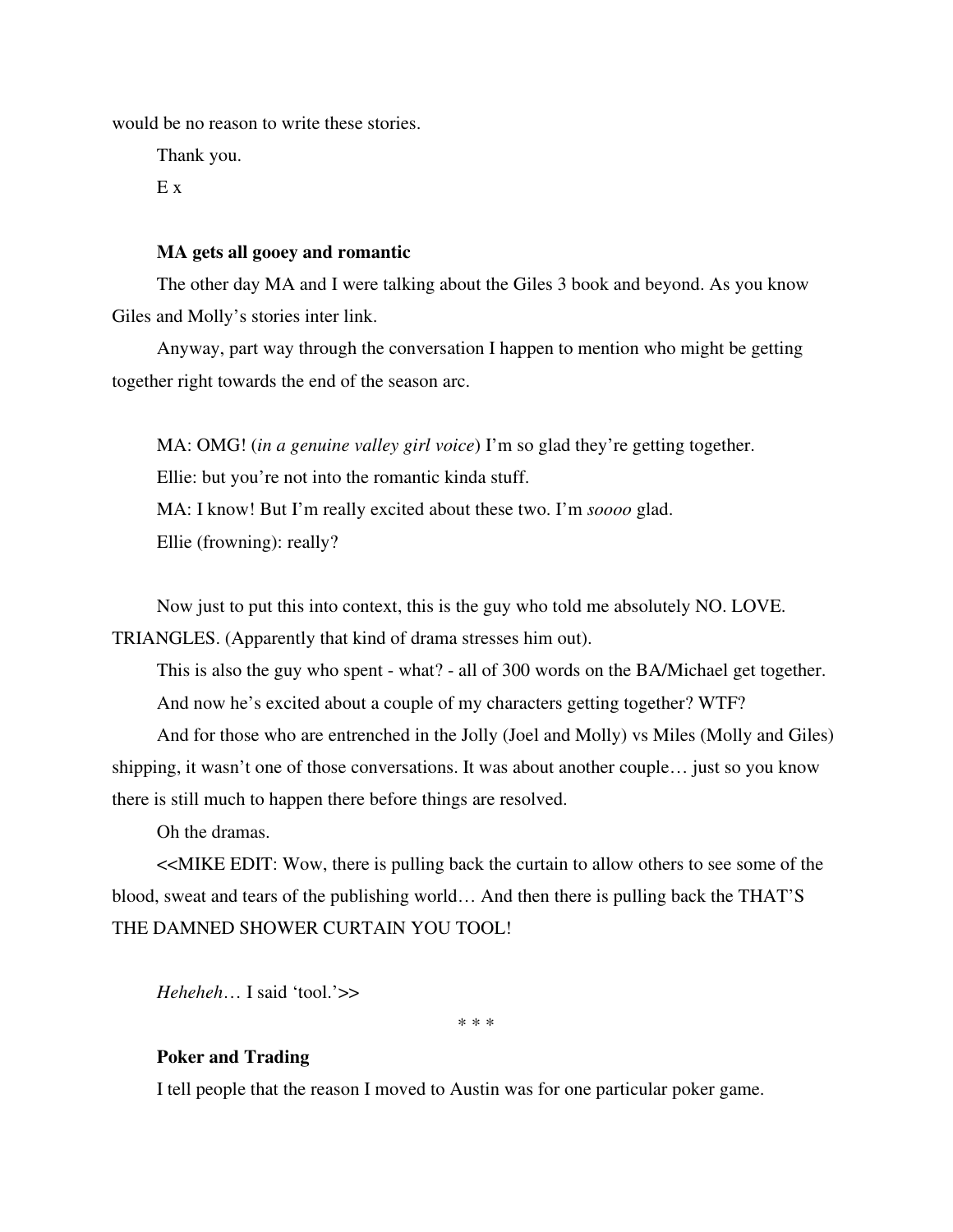They don't believe me.

But actually it's not that far from the truth.

It's was a BIG deciding factor when I came here to cat sit my friend's kitties. Her friend met me to give me the keys to the apartment and show me round and she invited me to her weekly poker game.

Full disclosure: at this point I'd never played a game of poker in my entire life. (Nor have I played many games. Card games or otherwise. Screwed up childhood etc etc)

Anyway, I had a blast just sitting and watching. What struck me was just what an awesome group of people there were here. Everyone was super helpful and keen to explain things to me. (They said it was coz I was a girl… but I've always been a girl and never felt that included.) What also struck me was that there was a real sense of community.

And the more I watched, the more I could see that this was the sense of community I'd been looking for all the time I was feeling isolated in LA.

So fast forward several months and I still hadn't played a single game. And then the season started and my friend got me on the list for their tournaments. I think I've played in four now. It's going well. I'm starting to remember the hands, and I end up hanging on in there until about half the players have been knocked out.

I'm sure a big chunk of this is beginners luck but I'm learning a tonne every week. It's fun. And it's my dose of interacting with humanity each week. (It was a good decision moving to Austin.)

Anyway, what quickly became apparent is that poker is a life skill.

<<MIKE EDIT: OMG! Did you just now make it that learning POKER is up there with … Important stuff? I'm calling you out for elevating a card game to LIFE SKILL.>>

Applying to all kinds of things in business and life. I'm watching how my decision-making process on projects is shifting and being influenced by the way of thinking I've needed to adopt to take on the poker tournaments.

I'm also starting to understand the weird psychology underneath why people do certain things, like attach to pots, keep calling even with a losing hand, putting more into the pot than you can expect to get back (in terms of the expectation value…bad bets).

And I'm starting to see patterns in why people have moods and get stressed out – even if they're cool people away from the poker table. It seems that a lot of guys get angry and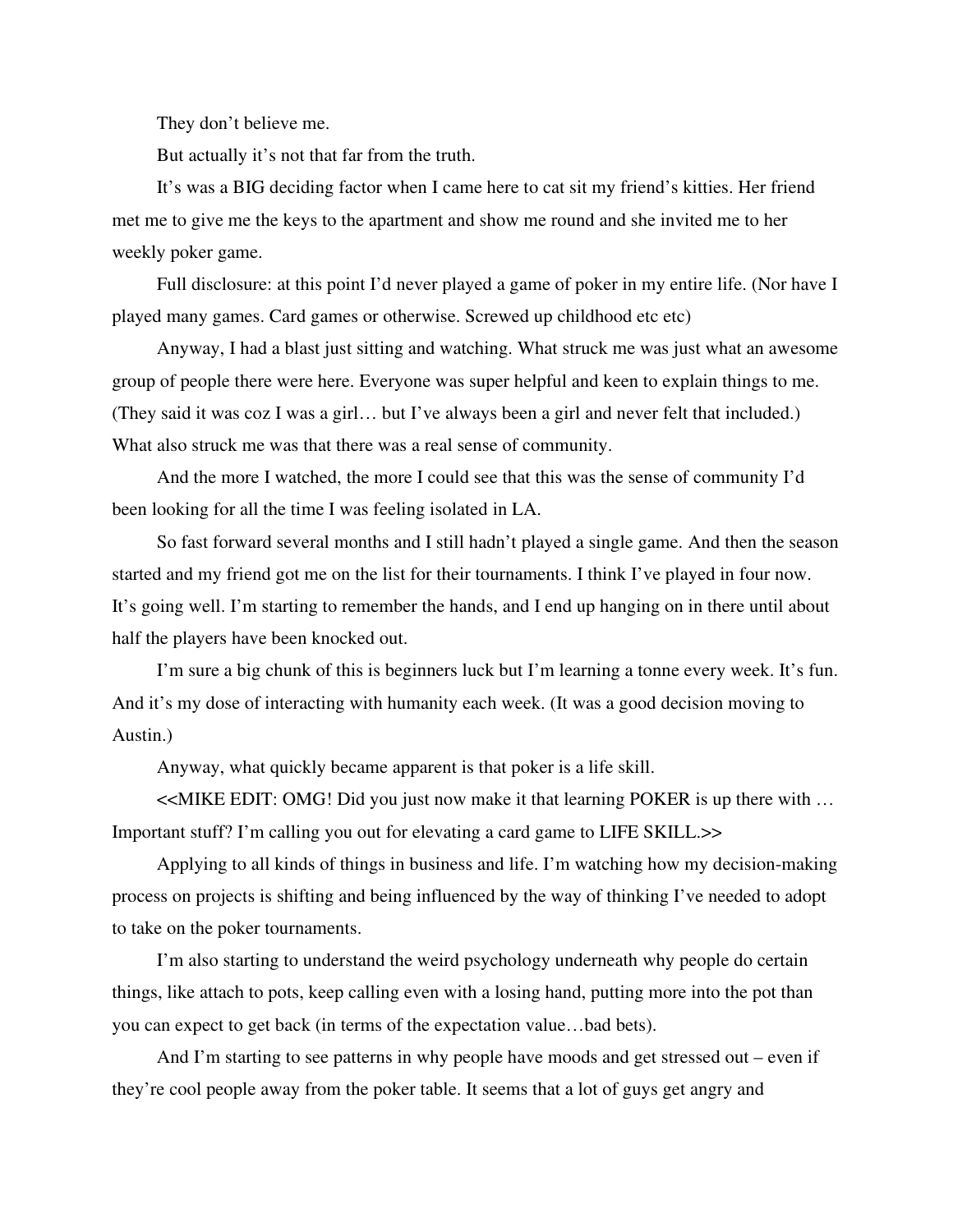frustrated when they get knocked out. It's a strange phenomenon. I mean, the odds are that even if you're a decent player you're not going to win your money back. You only get a cash prize if you place in the top four. And it's not a lot of money either way.

And yet there seems to be a frustration when one doesn't win.

Plus, things tend to get tense at certain points in the game.

When blinds are about to go up at the end of a round.

When there are a certain number of people left before everything moves to one table.

When people lose chips(!)

I've noticed more than a few folks get funny and disappear straight after they get knocked out. It was a shock at first and it's taken me a few weeks to expect it when it happens.

If poker is a reflection of life, these are interesting data points.

Some of the guys have taken to teasing me when I get knocked out and get excited about where I placed in the rankings. Apparently I should be more moody and flip a table over or something. Ha! Never going to happen… but watching it all is helping me to understand humans a bit better.

\* \* \*

#### **My dentist is a closet geek**

You may have seen on facebook that the crowning of the teeth continues. One of them has resulted in a root canal and been giving me no end of pain.

I've noticed a few folks in the comments making dental porn jokes, but I'm sorry to report there has been no dental porn here in Austin. This dentist is a little more earnest and doesn't have the same sense of humor as Dr. Mojito so I haven't mentioned it to him.

But when I asked to see my x-ray of a particular tooth he did get quite excited.

Then, the other day when he couldn't get me numb, he went and grabbed a text book to explain to me why (in theory!) I should be numb.

When I asked for some ibuprofen, when his fancy injections weren't working, he sent the nurse to grab some. She asked me for the dosage. I told her 400 mg. He was like: "hang on, who is the doctor around here?"

It was hilarious. And he had a point.

We talked about the memes that do the rounds on facebook:

## **Please do not confuse my medical degree with your google search.**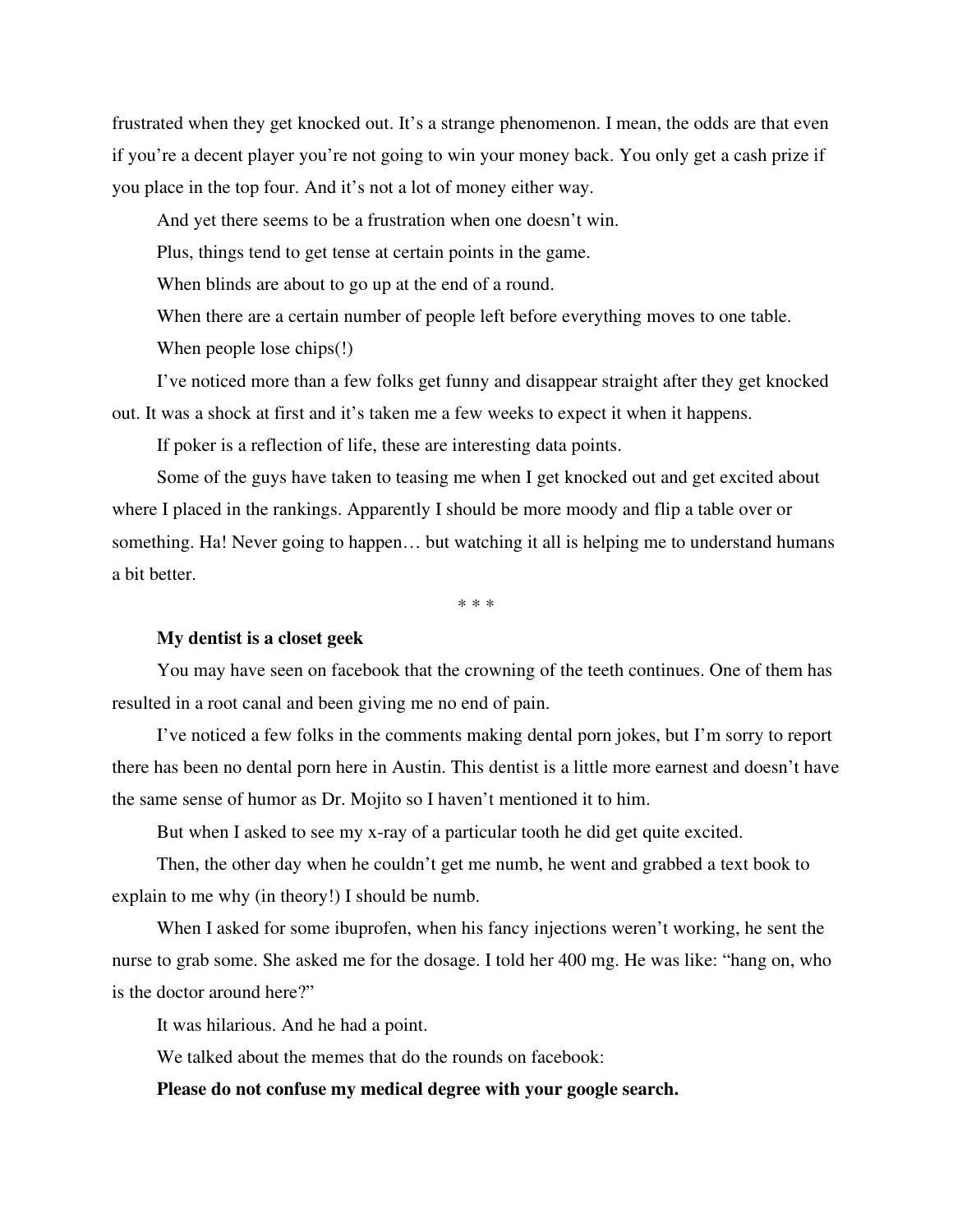He pulled out this one:

**Patients will be charged extra for annoying doctor with their self-diagnosis found on the internet.** 

#### *That was me.*

He's also confessed to taking naps in his office at lunch time, but then talks about going out drinking with his friends all the time. I think that secretly he's a geek who lives a double life. His friends think he's a party animal. And at work he's just the boss. And then he has this really geeky quality that he seems to suppress.

Or maybe that's what my writer's mind is extrapolating.

Anyway. No dental porn conversation with this one.

But on the point of ibuprofen  $-$  I've ended up taking a boat load of pain killers for dental pain recently. I feel like I was just getting back on track and then this hit. I did a bit of reading about NSAID (Non-steroidal Anti-Inflammatory Drugs) the other day. (Not on the internet though!)

I knew ibuprofen is really bad for us but I wasn't sure exactly why. Turns out it attacks the intestinal track, amongst other things, causing lesions and leaky gut even. I wonder if this has been why I might be feeling sub-par.

I read up about some alternatives and order up some more supplements.

Turmeric.

I knew it was good for inflammation generally, but in a high enough dosage it can act as a pain killer.

It just arrived in the post while I was writing these notes. (Thank you Amazon!) Going to give it a try.

Fingers crossed.

<<MIKE EDIT: Seriously? Shit, I've been taking it for a while (not always every day) but certainly didn't think it was bad for us. *Dammit!* Now I have to worry.>>

\* \* \*

## **Ellie vs the Red monkey**

Writing is hard. It takes huge amounts of focus for long period of time.

To the outside world it looks like we're just sitting at a laptop all day. Vegetating.

The reality is very different.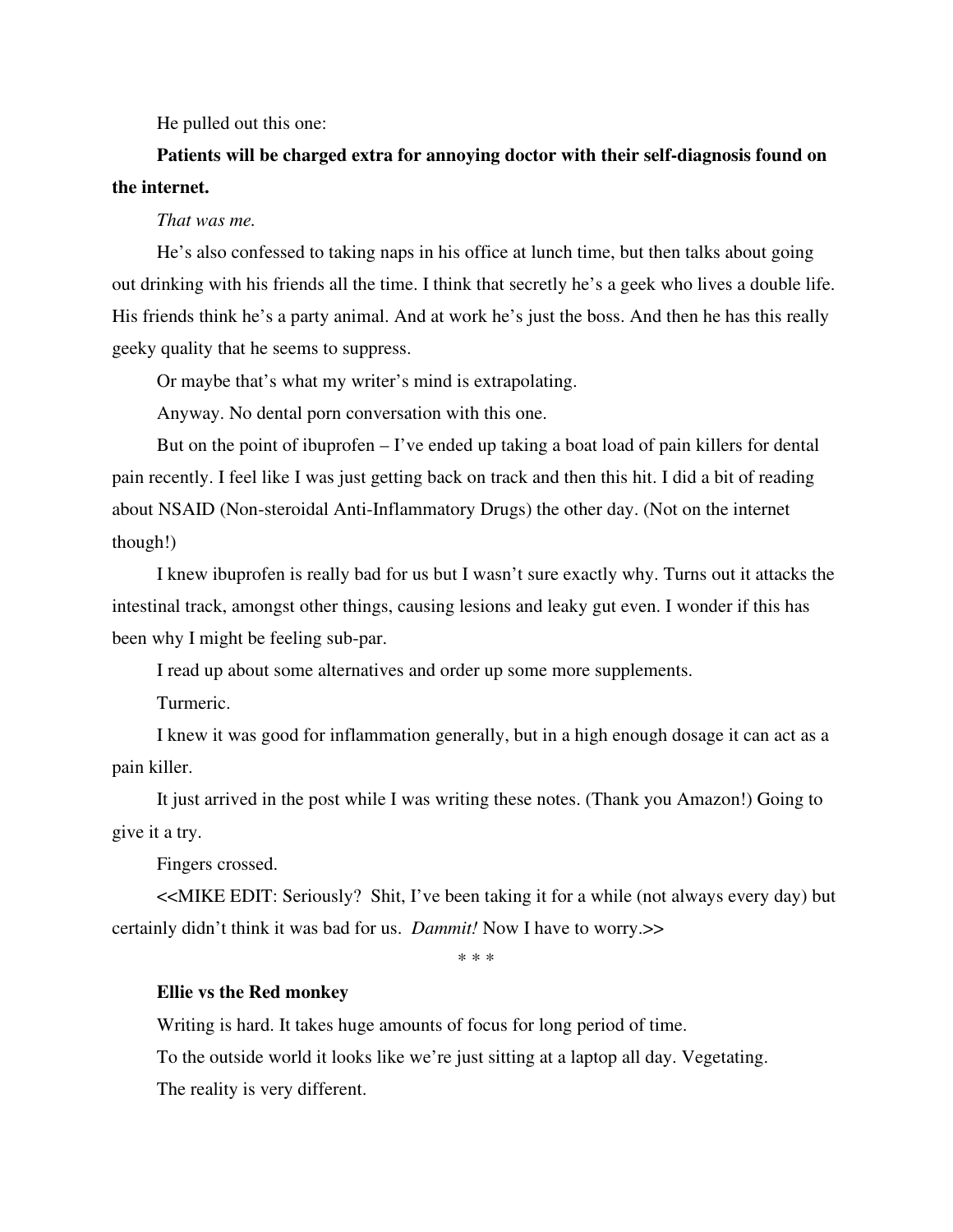And it's taken me a loooong time to really internalize this.

I've had writer friends who have explained that it can be as physically hard as running for hours. There's sciency stuff to support these claims.

Anyway, in an attempt to make it easier, lots of us use things like caffeine and adaptogens, just to keep going. (Caffeine is mostly off my list these days).

I've had a long interest in biohacking: how to increase human performance, physically and mentally. I've tried all kinds of supplements to this end, but for the most part have tried to get off anything that isn't natural and life supporting.

Yesterday was different though.

Yesterday was Saturday and between dental pain from a root canal on Monday and general exhaustion and lethargy I hadn't written anything all week.

As a writer who lives and dies by the word count this was BAD.

Instead, I'd been binging on Netflix and trying to recoup enough to get some serious work done. I even ended up watching the series of *Limitless* for a bit of vicarious motivation.

Combine utter frustration with watching that show and of course certain things re-enter the mind. I remembered I have a cupboard full of biohacking stuff that I'd stopped taking. (Some of the side effects of these things include lights dancing in front of the eyes, and extreme exhaustion equivalent to jetlag spring to mind).

Anyway, as I said, yesterday I just needed to get SOMETHING done.

So I took something I'd bought called Red Monkey.

It certainly got my ass moving. I'd written over 8k words on the new Giles book by lunchtime.

However by the afternoon I was kinda burnt out again, so I ate some carbs and tried to chill. And watch some Netflix… That's when the lights started dancing, migraine style. Needlesstosay, despite my desire to go for a run or walk, I was bed-bound for the rest of the day. I took TWO naps before I eventually surrendering and went to bed for good... only to wake up around 11am the next day.

The moral of this story – everything comes with a price. 8k words on the page may have cost me a few hundred brain cells.

And though I haven't thrown those pills away, I think I'm going to be sticking to my adaptogen laced "coffee" and XCT oil for the foreseeable future.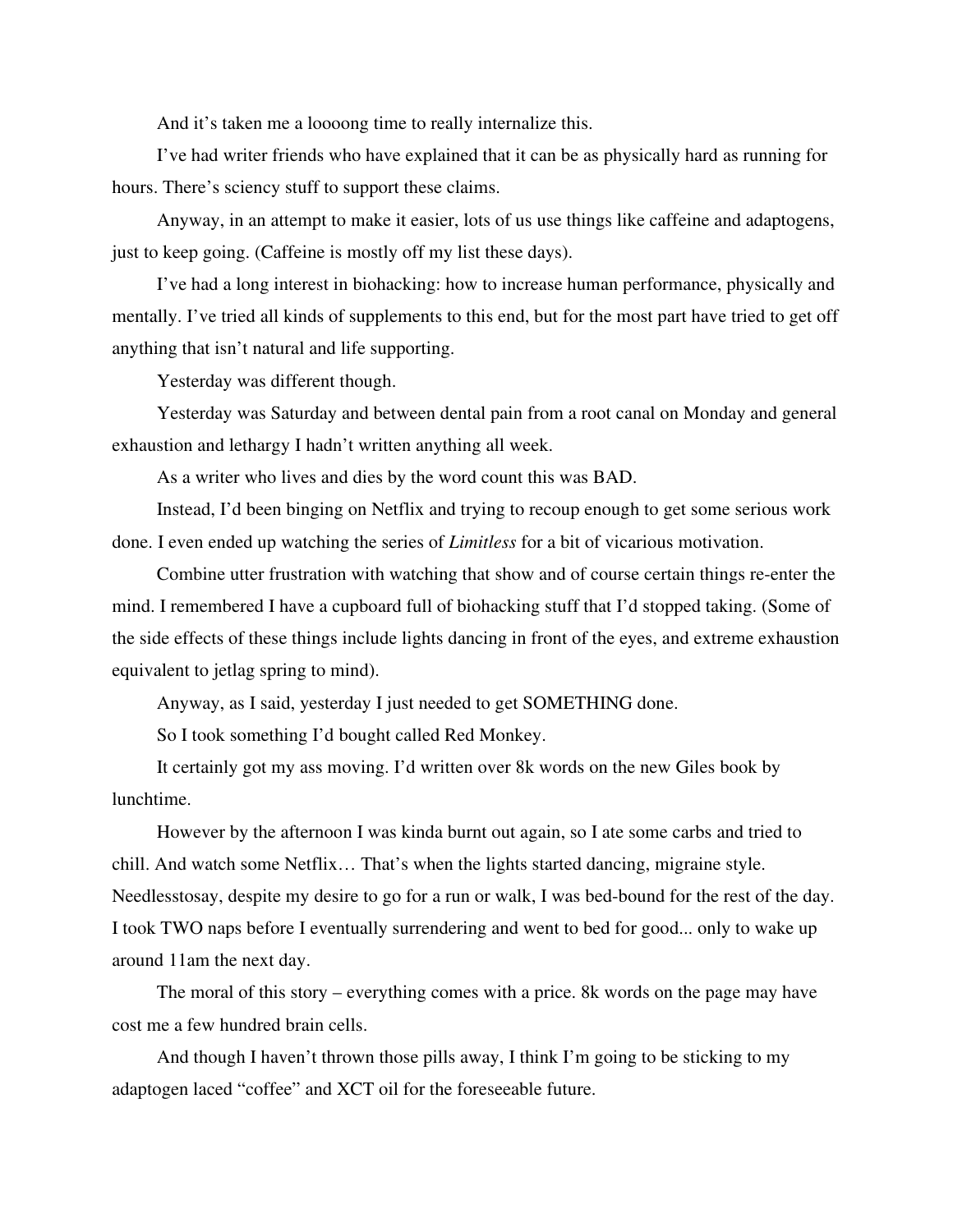<<MIKE EDIT: Ellie could lose a few million brain cells and I'd still be woefully overpowered in a thinking contest with her.>>

\* \* \*

### **Plates vs Bowls**

I feel like since moving to Austin I'm gradually putting down roots.

Not permanent-never-going-to-move-again kinda roots. But I've been making more of an effort to make friends and go out and stuff. I must say, it's actually a tonne easier here than in a lot of places I've lived. Partly because southerners are so damn friendly. And partly because Austin is just an awesomely inclusive community. I'm loving it.

In the past few weeks I've even purchased things that one might need if one is staying more than a few months. Things like bathroom scales. A dehumidifier. Another set of glasses, and extra bar stools so that friends can sit at the island and play Cards Against Humanity when I get around to having them over for drinks.

(Granted, the stools are still in a box from when they were delivered. But they're there and ready).

I've even learned to use the dishwasher!

Yup.

You read that right.

I had one in the apartment in LA. And most places I was airbnb'ing before. But my calculations on how much effort it would take to figure it out, plus buying the right capsule things to put it in, plus loading and unloading… I just figured it was more efficient to wash them by hand.

But then the other day I was like: *Come on Ellie. You can adult. Figure this shit out. <<MIKE EDIT: "You can adult." BWAhahahahaha…. I think this is a fabulous term.>>*

So I did. I remembered to add dishwasher tablets to the shopping list and a few days later I ended up stacking it up with dirty dishes that I'd left and not washed up… and figured out which buttons to press. (Turns out there's just one – the 'on' button – and I need to push it twice).

It was surprisingly easy.

So I've been a dishwasher convert for the last week!

But this brought me on to another self-revelation.

I'm definitely a bowl girl.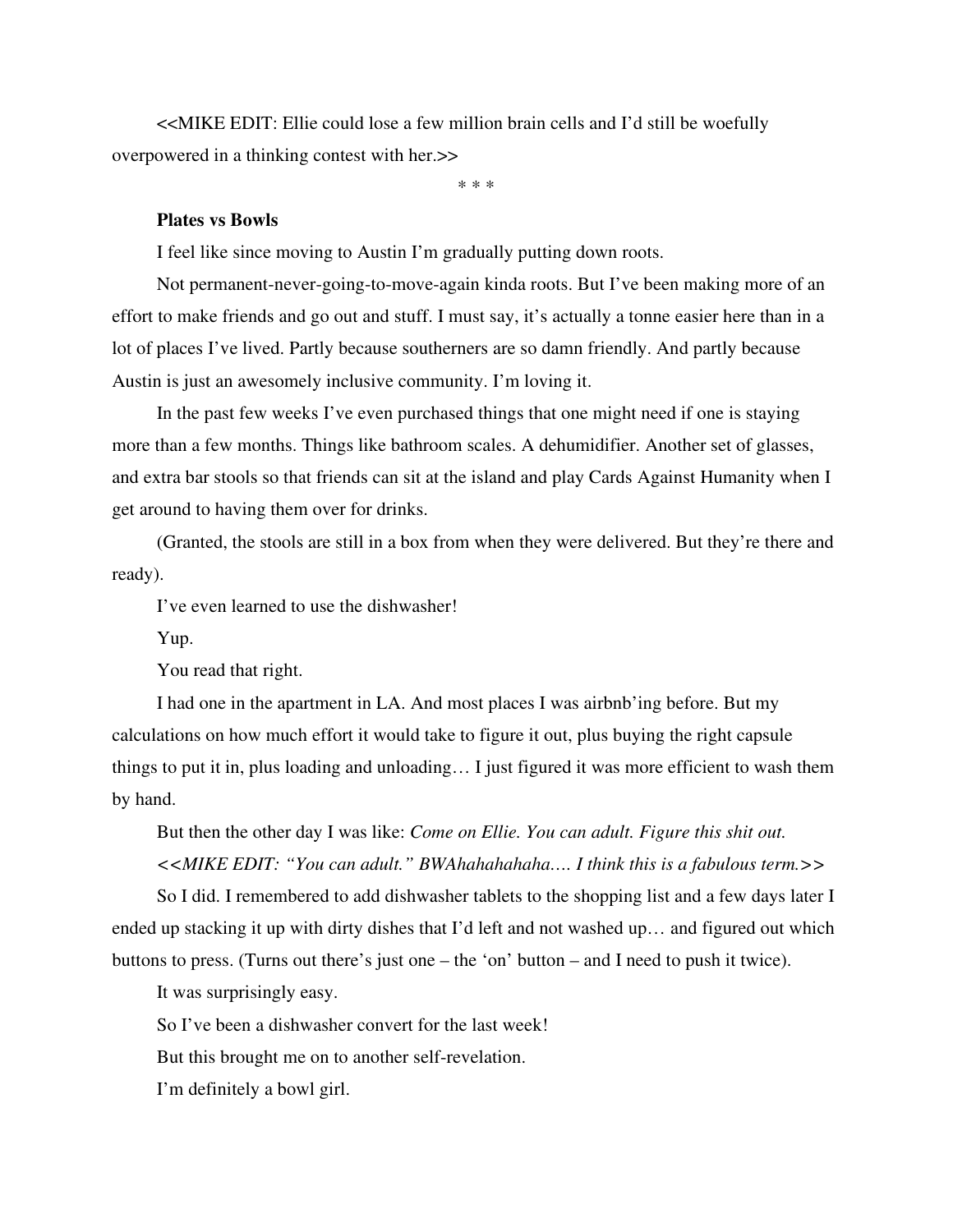Given a choice… I'd faaaar rather eat from a bowl, than a plate.

Even to the extent that this morning I hadn't put the dishwasher on (because my noise cancelling headphones had needed charging and I can't bear the noise on the inside of my skull while I'm in the apartment) and so all the bowls were locked in the dishwasher.

Choice 1: lift one out and wash it.

Choice 2: use one of the 20 plates sitting in the cupboard.

And it was a difficult decision.

I opted for a plate… but man, I gotto tell you… not happy. The cauliflower doesn't taste the same, and things tend to move around too easily, even when you've got a knife.

(Sometimes I watch myself and I wonder: how have I managed to survive so long?)

Anyway, yeah. This is what I'm mulling as I'm sitting here eating and writing these author notes.

Yeah, I'm gonna live alone forever...

<<MIKE EDIT: Doubtful, but I CAN imagine someone making a TV show about you.>>

\* \* \*

## **MA is kicking me out of Kurtherian**

So call me paranoid but this is definitely thing.

<<MIKE EDIT: It is NOT a thing. It is me making sure my collaborators can fish (look it up.)>>

Ever since I started writing with MA, well two weeks after we published the first Molly book, MA has been trying to get me to go out on my own and publish.

Yep. Without him.

I've never understood it.

<<MIKE EDIT: See note above, I've only explained this a bajillion times.>>

It makes (a million times) more financial sense for him to have me write in his universe for… well, forever.

<<MIKE EDIT: I'm actually good with this, but I just feel guilty some times cause of all that money coming my way and no, I'm not changing the percentages, you are already coming out ahead.>>

And as a collaborator I'm probably the lowest maintenance there is. Certainly in terms of ROI and maintenance, I'm a pretty efficient bet.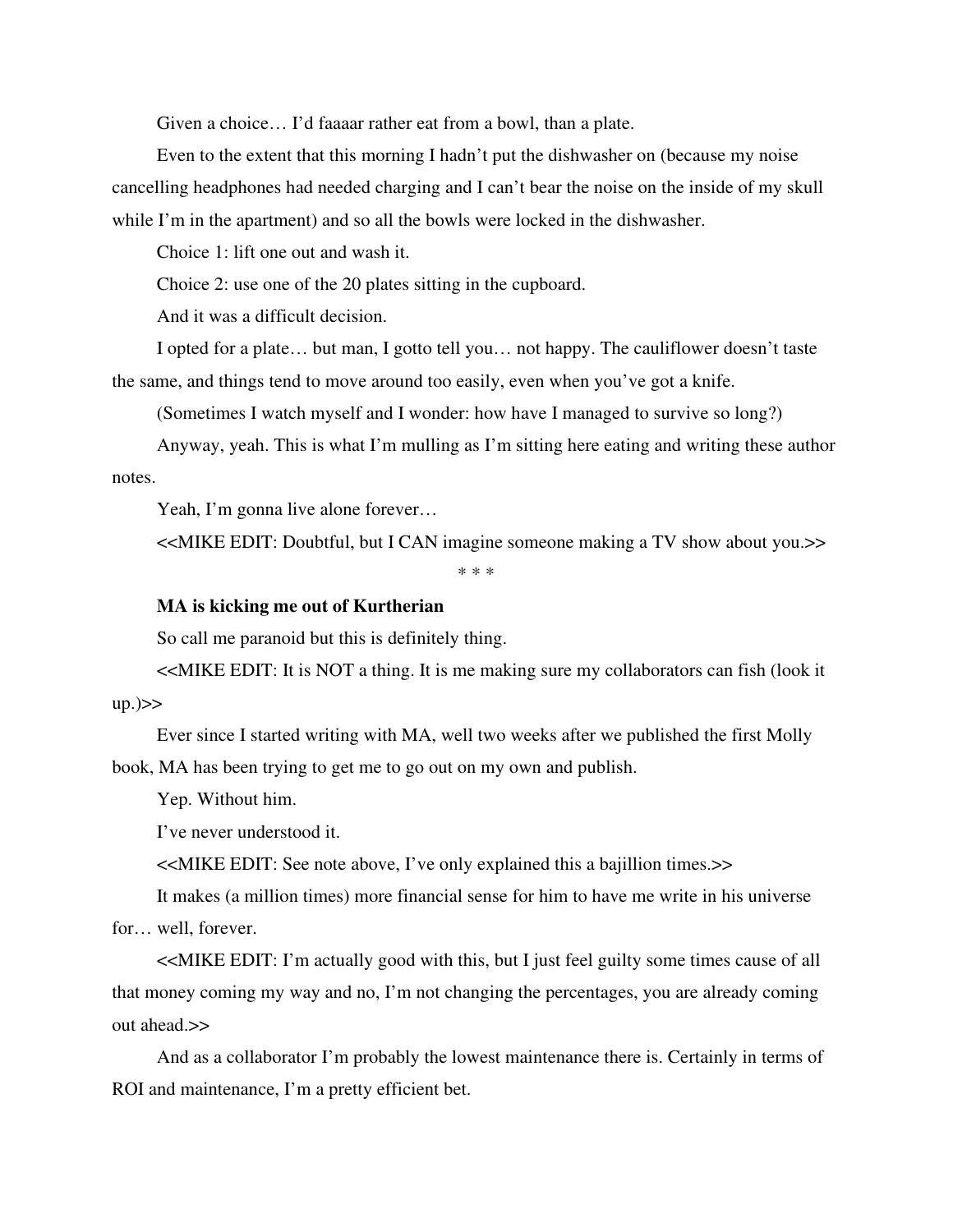So I always get suspicious when he harps on about how I need to publish my own universe. My own books.

He says it's because he wants to see me succeed on my own.

But I always wonder if he's just trying to get rid of me.

Like today.

We were talking about author notes and he said I needed to mention the new universe I'm building so that you know what's going on. Even if it's just a little bit of insight. It feels like he's trying to get rid of me. (Why would anyone want to get rid of me though?)

Anyway, in case he's planning on axing Molly and/or Giles… Here's the low-down on the Ellie'verse.

I'm midway through Book 1 of the new Bentley Jones series. This is tech-mag. So scifi but fringe science more than hard science. It's set in the future in another sector of space away from earth.

It's also funny as hell. (Well, it makes me laugh anyway… and since the cards against humanity escapade, I've realised I have a pretty dark sense of humour when let off the leash! Who'd have thought?)

I'm also working with a friend and collaborator, Rex, on another series, which is set a few hundred years earlier.

It's still sci fi-ish, but the protagonist is a chick who can touch things and "read" the object's past/ future. I'm loving reading it. In fact, I find it not only incredibly relaxing and entertaining to read, even though I worked on the beats with him, but I find myself hassling him for the next segment for entirely selfish reasons. Obviously I'm keen for you to get to read it, too. (We're going to start publishing as soon as we have a few episodes in the bag, so you wont be waiting around.) But when I hit him up for status updates… it's primarily motivated by my own desire to read it.

And as you know by now, I'm not a reader.

So I'm guessing/(hoping?) that you'll also find this series pretty special.

<<MIKE EDIT: See, was that so fucking hard? I bet you aren't worried about going out of Kurtherian Gambit, you are secretly scared of sharing your projects with your fans. YUP! That must be it!>>

I'm head down working on Giles 3 right now. Those mysterious talismans aren't going to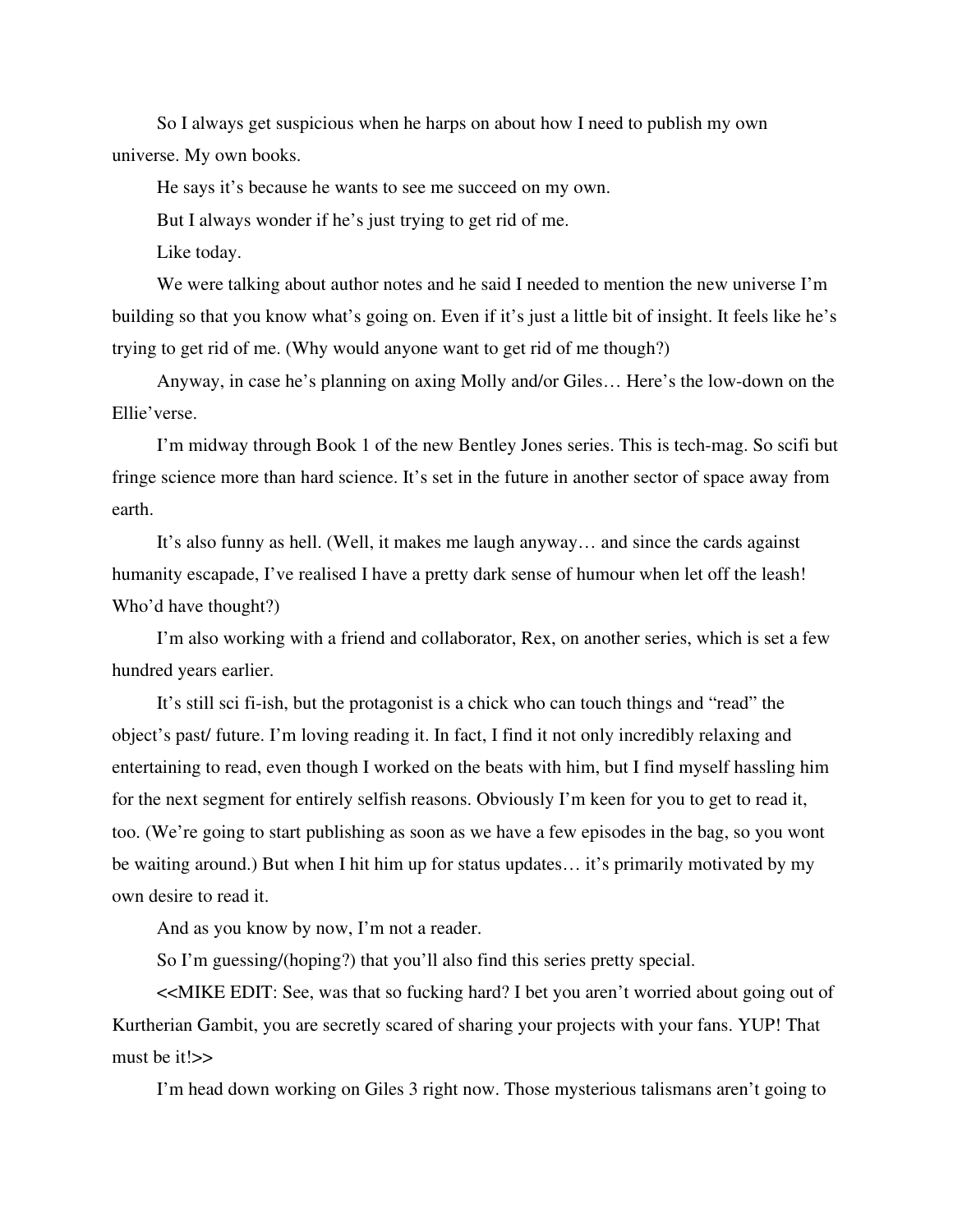find themselves. But they are going to explain exactly what's going on in the final Molly arc.

If you haven't already caught up with our rogue space archeologist, I recommend catching up with that story line pretty soon, as it's about to become super relevant to our girl Molly.

That is, as long as MA doesn't kick me out of Kurtherian…

<<MIKE EDIT: Nope.>>

E x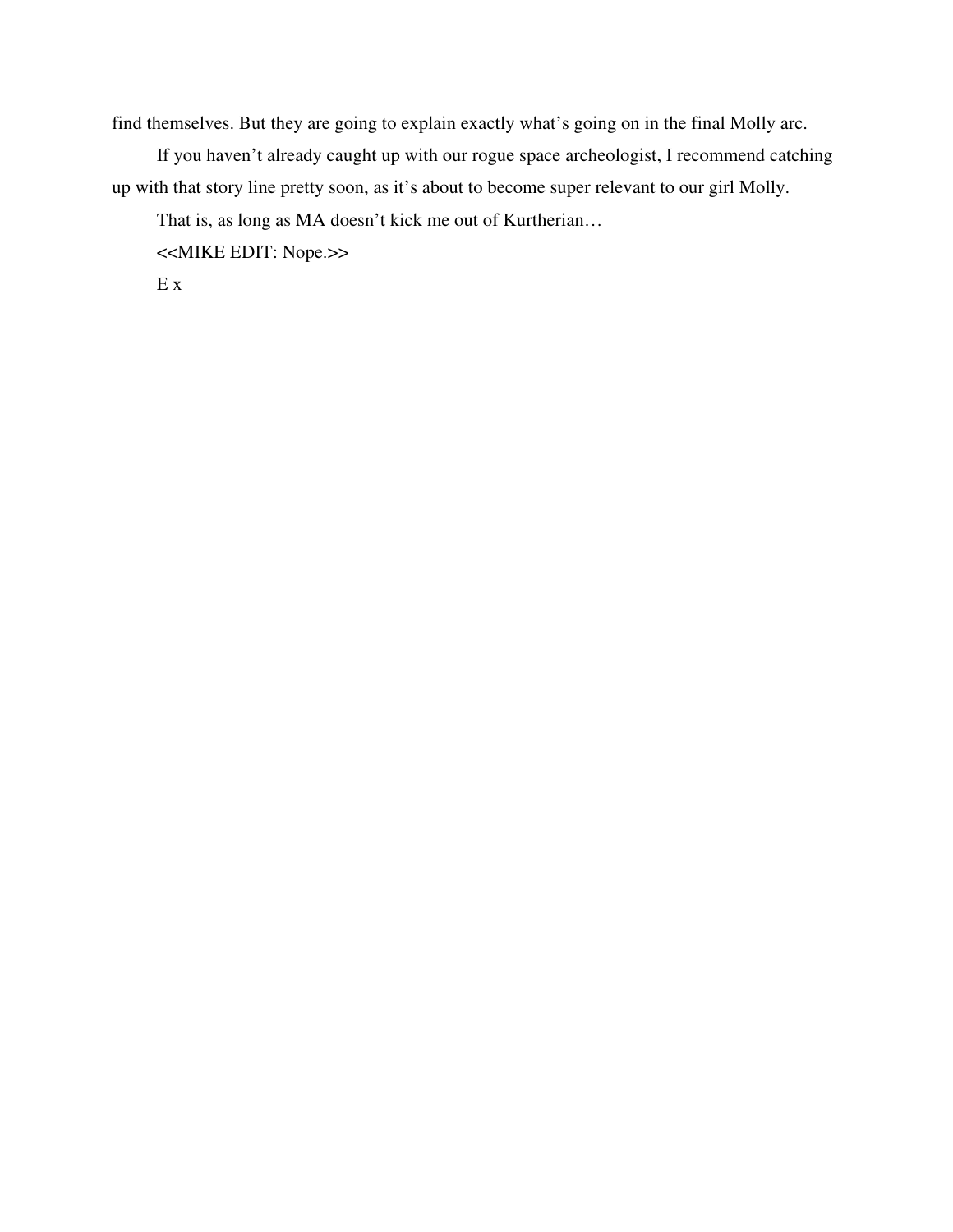# **Author Notes - Michael Anderle**

Written March 25, 2018

First, THANK YOU for not only reading our story, but reading our Author Notes as well. We can't do what we do, without you reading our work(s) and enjoying them.

## **I Have a Confession!**

I really, REALLY didn't want to go down the Sean Royale getting married arc in these stories.

Ellie has been working on this for a while, and I had to trust her, but I didn't necessarily WANT us to go there.

Especially with this other character Katrina.

<<Ellie edit: you maybe should have mentioned this BEFORE we started this arc in the last book perhaps? (eyeroll) >>

<<<MIKE EDIT: I DID … perhaps I wasn't loud enough?>>>

I have to admit; I was wrong…. That's right, I typed it. (and I'm sure Ellie will mention this in the audio notes again… (Or stay very quiet like it isn't a big deal.))

<Small aside, are you listening to the audio books? We have quite a few out, check out our Molly books!>

So, I was in Texas during Spring Break with the two college guys coming back for a week (that was a strange experience all on its own.) I'm speaking with Ellie and there is an opportunity to read book 09 early so I ask for it.

I was messed up (sleepy) from the time zone and the whole allergy stuff. I started the book at night, enjoying myself but finally had to admit that sleep was going to win. I picked it back up the next morning right away, and then again a little later that morning when I was reading on the couch.

DAMMIT! Ellie had me. Actually, she had me back at the beginning and the whole arc with Sean was a fucking blast. I called her later that day to congratulate her on such a fun ride. I enjoyed the story, but hadn't finished it yet and had to admit that to her.

(I was working on a project that I got in over my head.)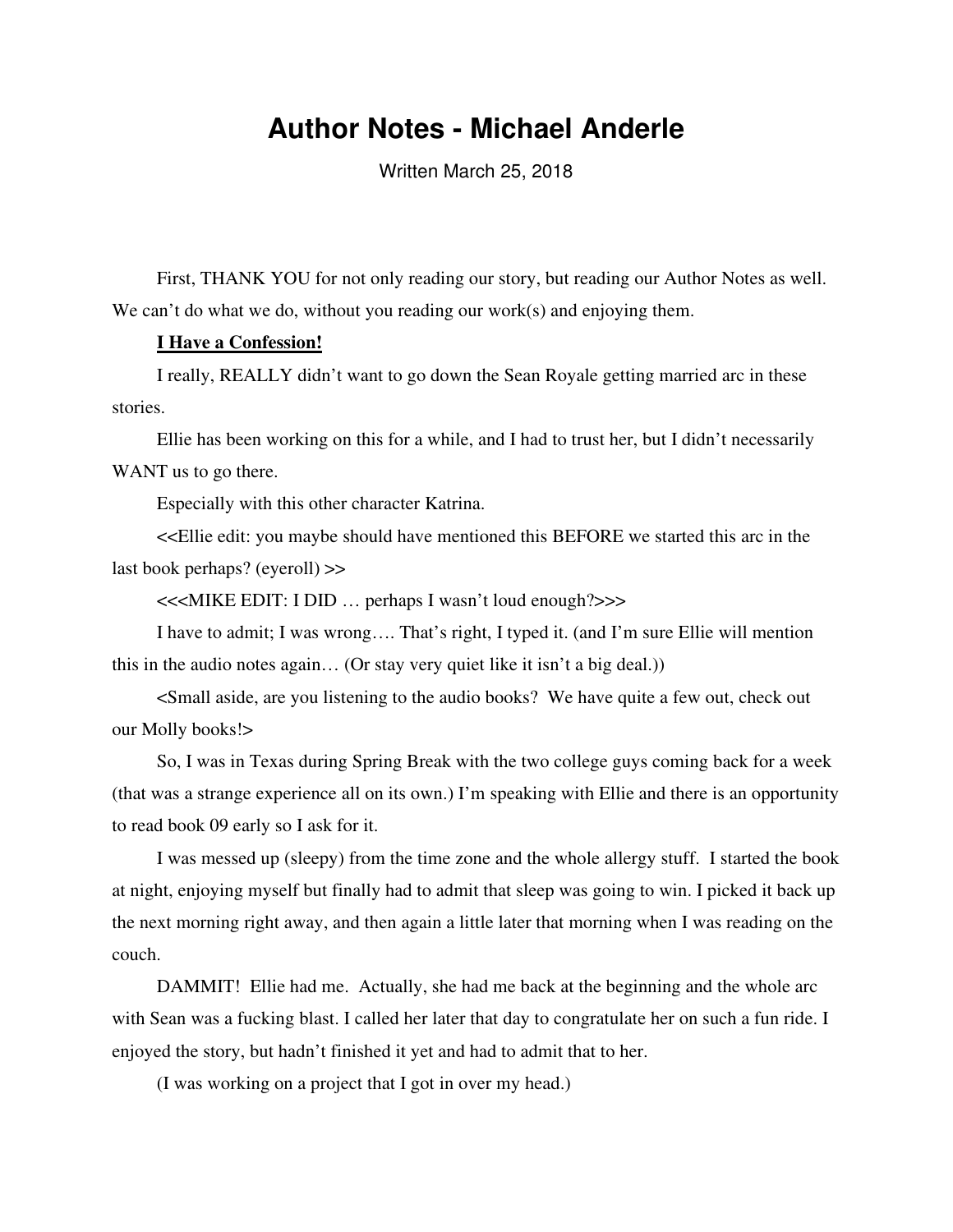So, now that I've finished the story I have (not the finished version). I will admit there are MANY laugh-out-loud moments.

But, the one that probably takes the cake for me was when Molly pulled Sean aside as he was standing at the front of the Church.

She is getting ready to blast him out of there, and he says he can't. He needs to take care of Katrina and if they leave, she is as good as dead.

So, Molly starts to reach for her gun, to (I assumed) cap one in Katrina's head to help her along.

Now, I may be a bit morbid, but I found that funny as hell. Molly is so focused on Sean, that she has NO issues capping his supposed bride in order to help him out.

Friends will lie for you. Good friends know where the bodies are buried. Molly is obviously a good friend!

<< Ellie Edit: OMG. I didn't think anyone would notice that! It was such a throw away line, and I figured most of y'all speed read so you know... It amused me when I wrote it too. >>

## **Wednesdays and Poker**

So, Ellie and I have a standing conference call on Thursday's. It's like at 3:00 PM her time, 1:00 PM my time. (She is in Texas (Austin), I'm in Las Vegas. Note how I stipulate the state before the city for her, and all I do is mention the city for me. I don't know how many people KNOW where Nevada is, but mention Las Vegas and they get it.)

Anyway, we are talking during our call, and we are going back and forth about a lot. Now, Ellie is NOT looking real spunky.

<<Ellie Edit: spunky in English means something else entirely! :-0 >>

In fact, she is looking rather less energetic than normal. Not that I'd let that change my opinion on if I could put one over on her. Even if she is running on four cylinders, she's still smart enough to carry on two conversations and chew gum.

<<Ellie Edit: I'd been up aaaaaaall night and was exhausted. >>

But, I digress.

So, we are chatting about stuff and she mentions 'blah blah blah, can't focus…' and I smirk. Why do I smirk?

Because I *know* what day of the week it is, and she has mentioned her new obsession that is both geeky, fun and involves statistics and people reading.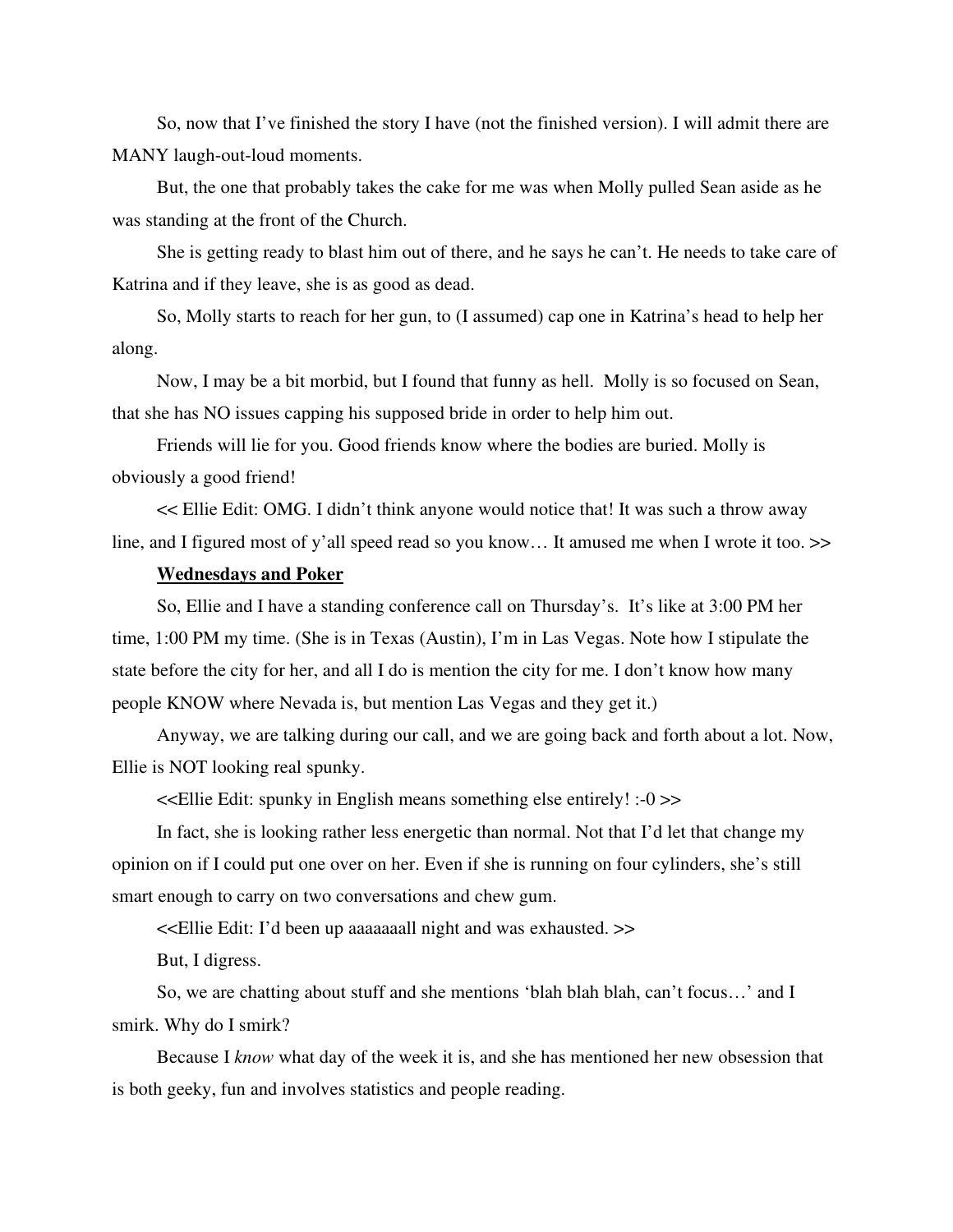Our Favorite English Author™ loves *POKER*.

<<Ellie Edit: did you just trade mark me?>>

<<<Mike Edit: Yes, yes I did.>>>

So, this is our conversation over the Zoom line as I see her struggle trying to keep her eyes open. They keep glancing to the side (I'm assuming she needs caffeine.)

Me: Did you go to poker last night?

Ellie: (She perks up, like just mentioning the game and the party puts her into a new mindset.) YES!

Me: So, that explains why you are wiped out, stayed up late did we?

Ellie: (Eyes narrowing, realizing that I busted her.) *Yes*… (Then, she re-animates) Oh Oh! You had to see it, I got into the final hands, and some of the guys...

Ellie goes on to explain how some of the players react, and whether or not she understands the emotions that they are going through when they have lost their pot. (Pots, I might add, she took from them.)

Oh, she understands the emotions intellectually, but whether she agrees on the efficacy of those feelings and allowing them to affect the person is a completely other discussion.

What is so compelling for me about her poker stories (and this is Ellie in a nutshell) is she didn't know ANYTHING about Poker before (or if she did, it was very little) and now after a handful of times playing, she is making it to the final game.

*I would have been playing with the kids over in the corner, hoping the seven year old didn't call me on my pair of eights and high King!*

I had a great five minutes as she recounts the stories from her poker night. Then, I ask her about her Cards Against Humanities night from a week or two back, and she laughs telling those stories.

I just want to say *"I Tried."*

I tried to get Ellie to record a Cards Against Humanities game with her author friends and put it up for all of us to listen, but she doesn't believe it will happen.

*I'm rather bummed.*

Stay with us as Molly has to do something she has been training for her entire life. She has to save her system from doing the unthinkable.

And it will take all of the intelligence, teamwork, family connections, spiritual